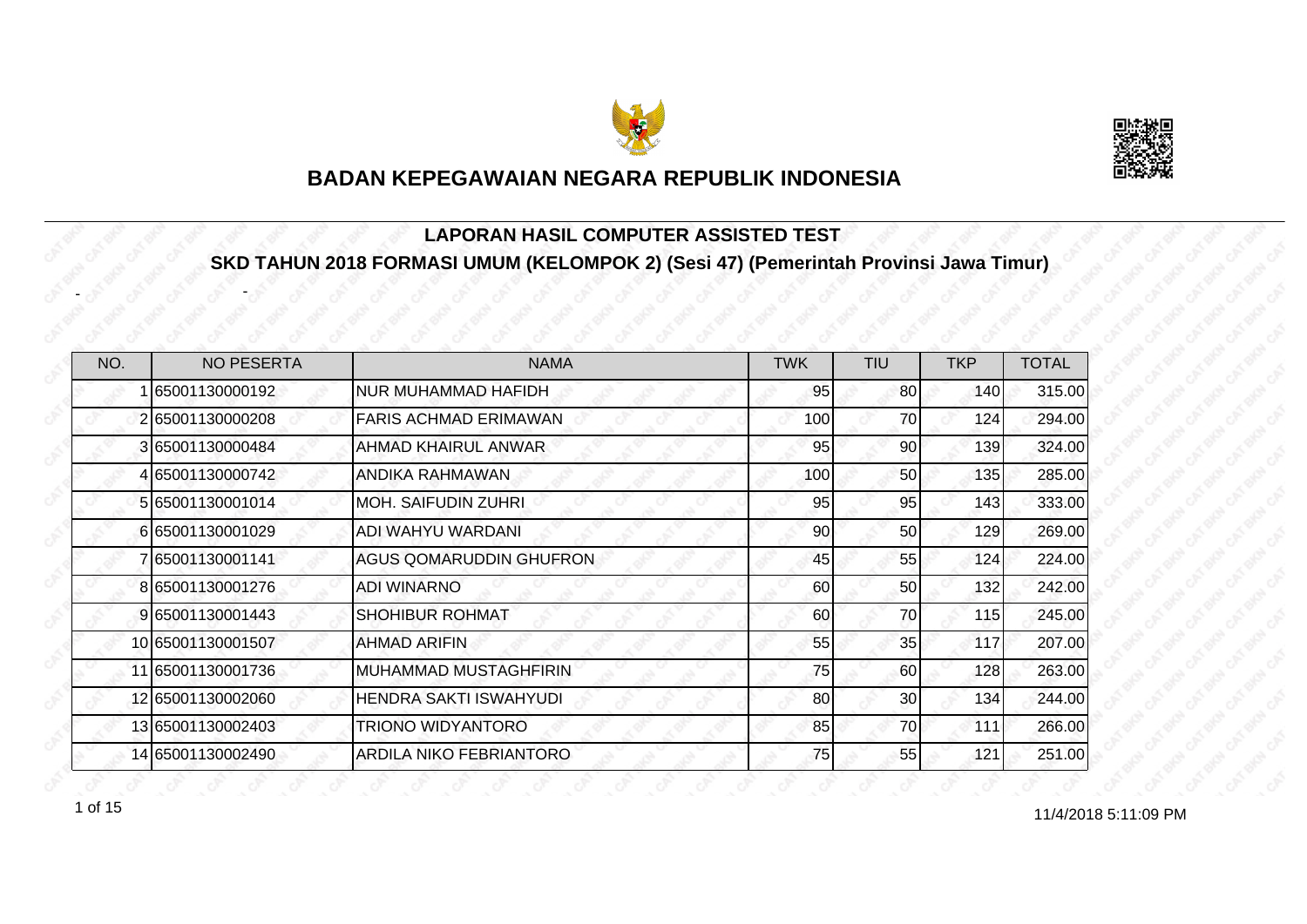



|  | 15 65001130002494 | <b>MOHAMMAD ERFAN EFENDI ZUHRI</b> | 125 | 75 | 129 | 329.00 |
|--|-------------------|------------------------------------|-----|----|-----|--------|
|  | 16 65001130002497 | RAHADHIAN ADHI WARDHANA            | 85  | 50 | 157 | 292.00 |
|  | 17 65001130002506 | SYU'ARA YUSUFA ANGGRIAWAN          | 95  | 65 | 120 | 280.00 |
|  | 18 65001130002508 | YOSAN PRADANA                      | 90  | 75 | 138 | 303.00 |
|  | 19 65001130002509 | <b>ZICO ARMANDO</b>                | 70  | 65 | 119 | 254.00 |
|  | 20 65001130002514 | <b>ZOSI PRASTIAWAN</b>             | 75  | 80 | 126 | 281.00 |
|  | 21 65001130003122 | <b>SABAR</b>                       | 100 | 85 | 141 | 326.00 |
|  | 22 65001130003179 | <b>BONY SAPUTRA</b>                | 70  | 45 | 121 | 236.00 |
|  | 23 65001130003190 | FAHRUL IKHWANI AMRULLAH            | 70  | 50 | 126 | 246.00 |
|  | 24 65001130003196 | <b>FAJAR HARYADY</b>               | 105 | 75 | 143 | 323.00 |
|  | 25 65001130003208 | MUHAMMAD AFIFUL ABROR              | 70  | 80 | 118 | 268.00 |
|  | 26 65001130003222 | RAGASTA CHAIRIL TOPAN              | 80  | 75 | 133 | 288.00 |
|  | 27 65001130003223 | <b>RIYAN ALIF HIKMAWAN</b>         | 105 | 80 | 132 | 317.00 |
|  | 28 65001130003334 | <b>TEGUH ISGUNANTO</b>             | 65  | 25 | 126 | 216.00 |
|  | 29 65001130004202 | FACHREZA KURNIAWAN                 | 70  | 70 | 116 | 256.00 |
|  | 30 65001130004235 | <b>ROBY HERY SUSANTO</b>           | 85  | 70 | 126 | 281.00 |
|  | 31 65001130005180 | SIDHARTHA BUDI SUMEDHA             | 70  | 60 | 131 | 261.00 |
|  | 32 65001130005325 | <b>ALAN TRI ANAFI</b>              | 130 | 85 | 144 | 359.00 |
|  | 33 65001130005331 | <b>ARIEF FEPRIYANTO</b>            | 90  | 65 | 119 | 274.00 |
|  | 34 65001130005336 | DWI WISNU HIDAYAT                  | 90  | 70 | 137 | 297.00 |

11/4/2018 5:11:09 PM 2 of 15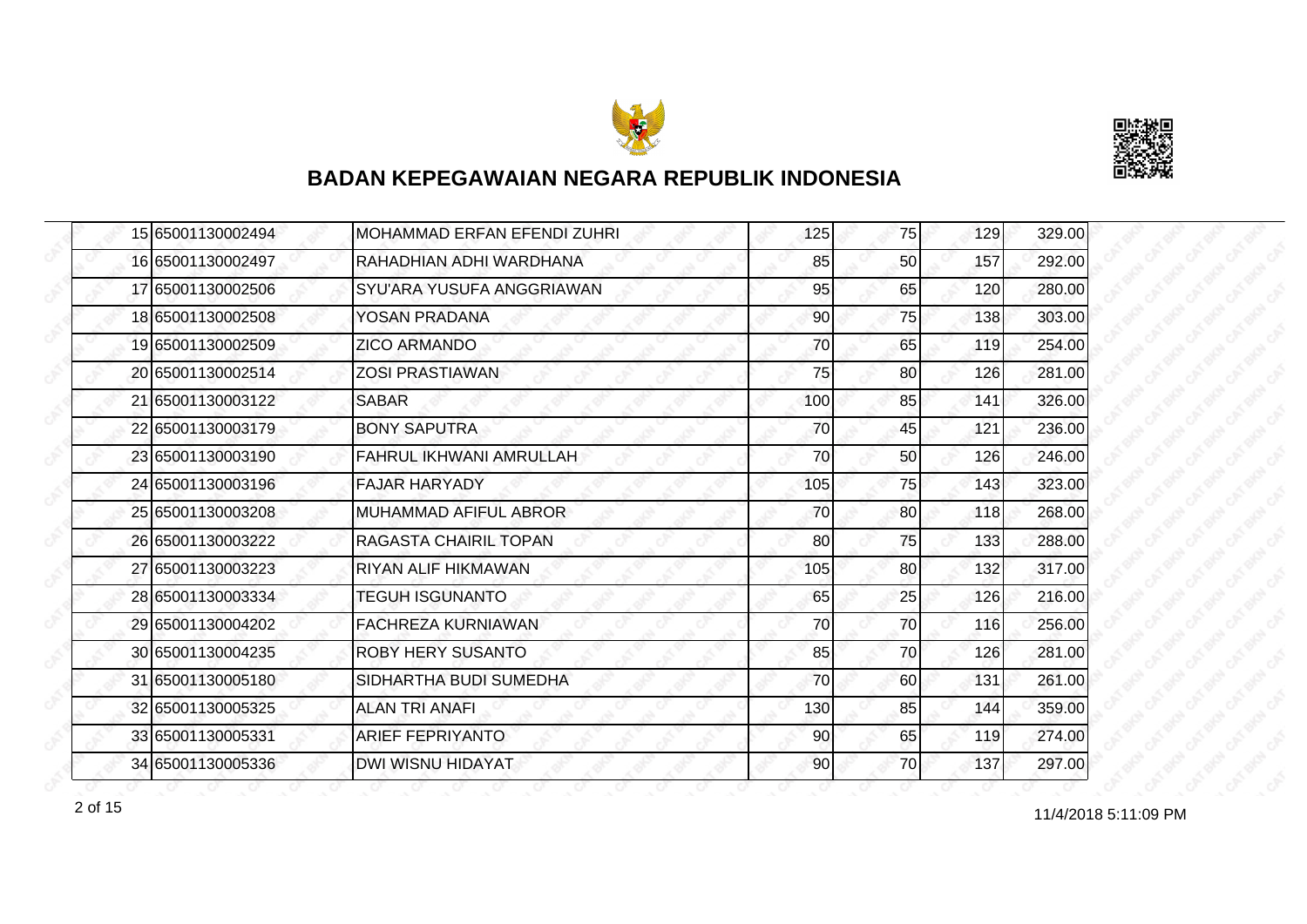



|  | 35 65001130006768 | <b>BOBBY MIFTAH WIBAWA</b>     | 85  | 110 | 132      | 327.00 |
|--|-------------------|--------------------------------|-----|-----|----------|--------|
|  | 36 65001130006773 | <b>BAHRUDIN EFENDI</b>         | 85  | 70  | 125      | 280.00 |
|  | 37 65001130007104 | <b>MUCH KHOIRUL HUDA</b>       | 70  | 95  | 122      | 287.00 |
|  | 38 65001130007112 | M. EFENDI                      | 60  | 95  | 144      | 299.00 |
|  | 39 65001130007411 | <b>ACHMAD MAARIF</b>           | 65  | 70  | 136      | 271.00 |
|  | 40 65001130007426 | DIMAS MAHARENDRA OKTENDIMA     | 105 | 100 | 130      | 335.00 |
|  | 41 65001130007431 | <b>IRFAN ARDIANTO</b>          | 105 | 85  | 132      | 322.00 |
|  | 42 65001130007451 | <b>SATRIO ALI ROFIQ</b>        | 110 | 70  | 125      | 305.00 |
|  | 43 65001130007513 | <b>BAMBANG SANTOKO</b>         | 75  | 50  | 138      | 263.00 |
|  | 44 65001130007521 | <b>SULIS DWI PRASETYO</b>      | 100 | 65  | 129      | 294.00 |
|  | 45 65001130007603 | ABDUL AZIZ NURHAYAT            | 100 | 45  | 114      | 259.00 |
|  | 46 65001130007614 | AKMAL YUDITYA ADIAR            | 115 | 105 | 139      | 359.00 |
|  | 47 65001130007617 | AWALI PRASETYA HANIF           | 75  | 70  | 132      | 277.00 |
|  | 48 65001130007620 | DE GAUT ARGADIA PRADANA        | 85  | 80  | $\Omega$ | 165.00 |
|  | 49 65001130007627 | ERIKA DENY DWI HENDRA SETYAWAN | 90  | 70  | 126      | 286.00 |
|  | 50 65001130007630 | FEBRIAN DWI ARDHIANTO          | 75  | 50  | 120      | 245.00 |
|  | 51 65001130007633 | <b>INGGA PRAMUKTI</b>          | 135 | 65  | 115      | 315.00 |
|  | 52 65001130007635 | JEFRI PRATAMA                  | 80  | 85  | 115      | 280.00 |
|  | 53 65001130007650 | LUTVI ALFAN SEPTIAN            | 100 | 85  | 146      | 331.00 |
|  | 54 65001130007663 | NOVIYAN DWI PRASETYADI         | 55  | 70  | 118      | 243.00 |

11/4/2018 5:11:09 PM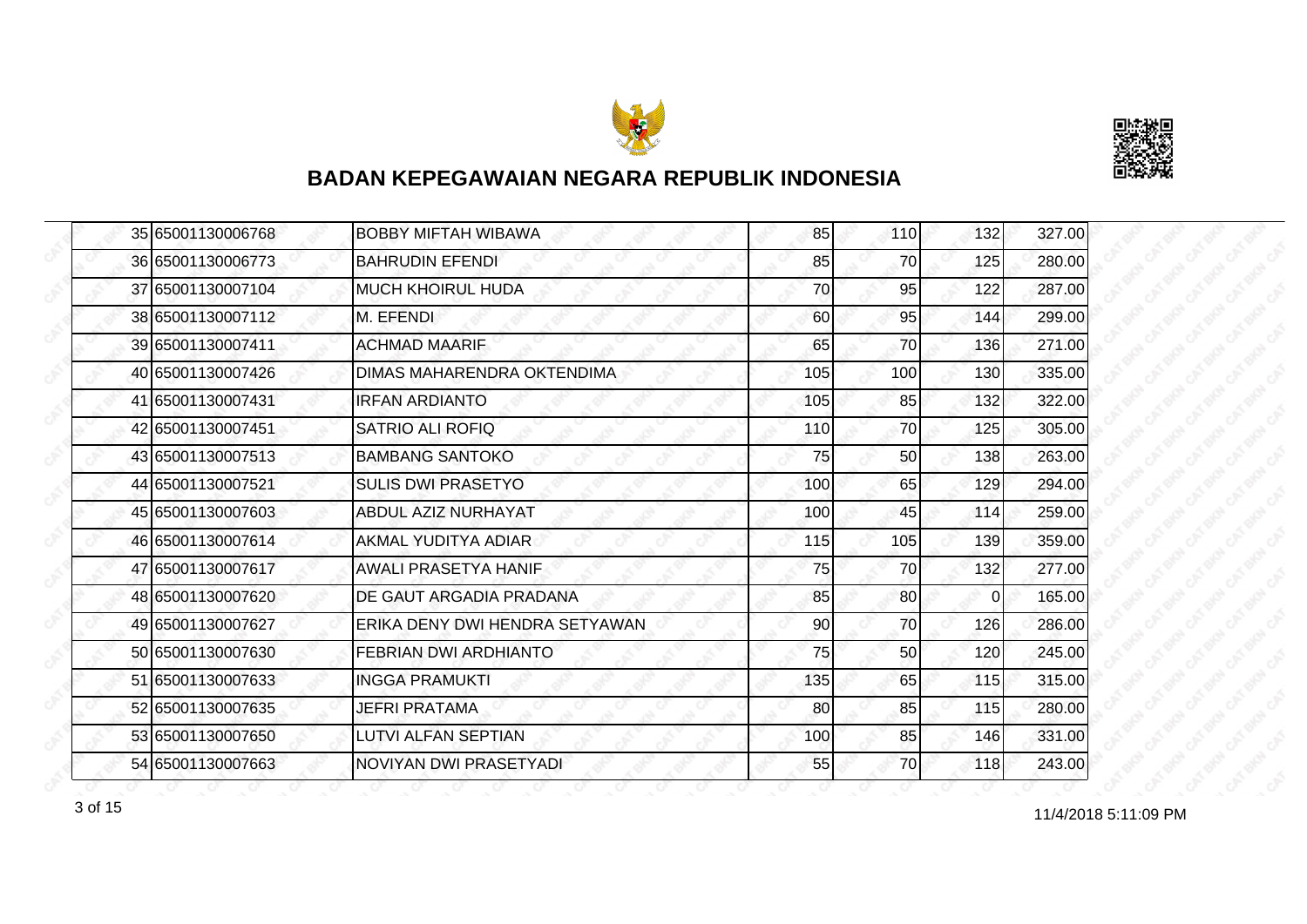



|  | 55 65001130007668 | <b>NUR ROHMAH</b>                | 90  | 50 <sub>l</sub> | 134 | 274.00 |
|--|-------------------|----------------------------------|-----|-----------------|-----|--------|
|  | 56 65001130007678 | RADITYA SUSETYO WIYONO           | 70  | 85              | 126 | 281.00 |
|  | 57 65001130007680 | RIVAN PRAYUDA DEWANTARA          | 75  | 45              | 128 | 248.00 |
|  | 58 65001130007693 | <b>TONANG BASKORO</b>            | 70  | 75              | 140 | 285.00 |
|  | 59 65001130007727 | <b>ACHMAD ENDRA GUNAWAN</b>      | 120 | 85              | 133 | 338.00 |
|  | 60 65001130007732 | ARDIAN BAGUS DWIANTORO           | 80  | 55              | 138 | 273.00 |
|  | 61 65001130007746 | <b>GAYUH RISDIAN SAPUTRO</b>     | 85  | 75              | 120 | 280.00 |
|  | 62 65001130007751 | KHOTAM SEPTRIYOGA ASHARI         | 95  | 75              | 117 | 287.00 |
|  | 63 65001130008536 | IMUHAMMAD AGUS WAHYUDI.          | 90  | 65              | 147 | 302.00 |
|  | 64 65001130008843 | <b>MIFTAH FIRDAUS BASTOMY</b>    | 95  | 65              | 148 | 308.00 |
|  | 65 65001130008850 | <b>MOH. KHOLIQ ABDULLAH FATA</b> | 100 | 55              | 128 | 283.00 |
|  | 66 65001130008854 | MOHAMMAD TAUFIK                  | 125 | 85              | 125 | 335.00 |
|  | 67 65001130008865 | <b>RACHMAN FAMIE DARMAWAN</b>    | 85  | 30 <sub>l</sub> | 115 | 230.00 |
|  | 68 65001130008871 | SA`AD WAZIS HIEDAYAT             | 105 | 60              | 132 | 297.00 |
|  | 69 65001130008875 | <b>UDIN SUGARA</b>               | 70  | 50              | 129 | 249.00 |
|  | 70 65001130008898 | RAMADITYA PRANANDA YUDHA         | 40  | 30 <sub>0</sub> | 135 | 205.00 |
|  | 71 65001130010186 | <b>RIZQI AHMAD SUBARKAH</b>      | 95  | 70              | 129 | 294.00 |
|  | 72 65001130010189 | <b>SUZUDIONO</b>                 | 75  | 25              | 130 | 230.00 |
|  | 73 65001130010190 | <b>WIDYATAMA CAHYA CIPTO</b>     | 100 | 45              | 137 | 282.00 |
|  | 74 65001130010199 | <b>IKHWAN NUR AHADI</b>          | 85  | 55              | 130 | 270.00 |

11/4/2018 5:11:09 PM 4 of 15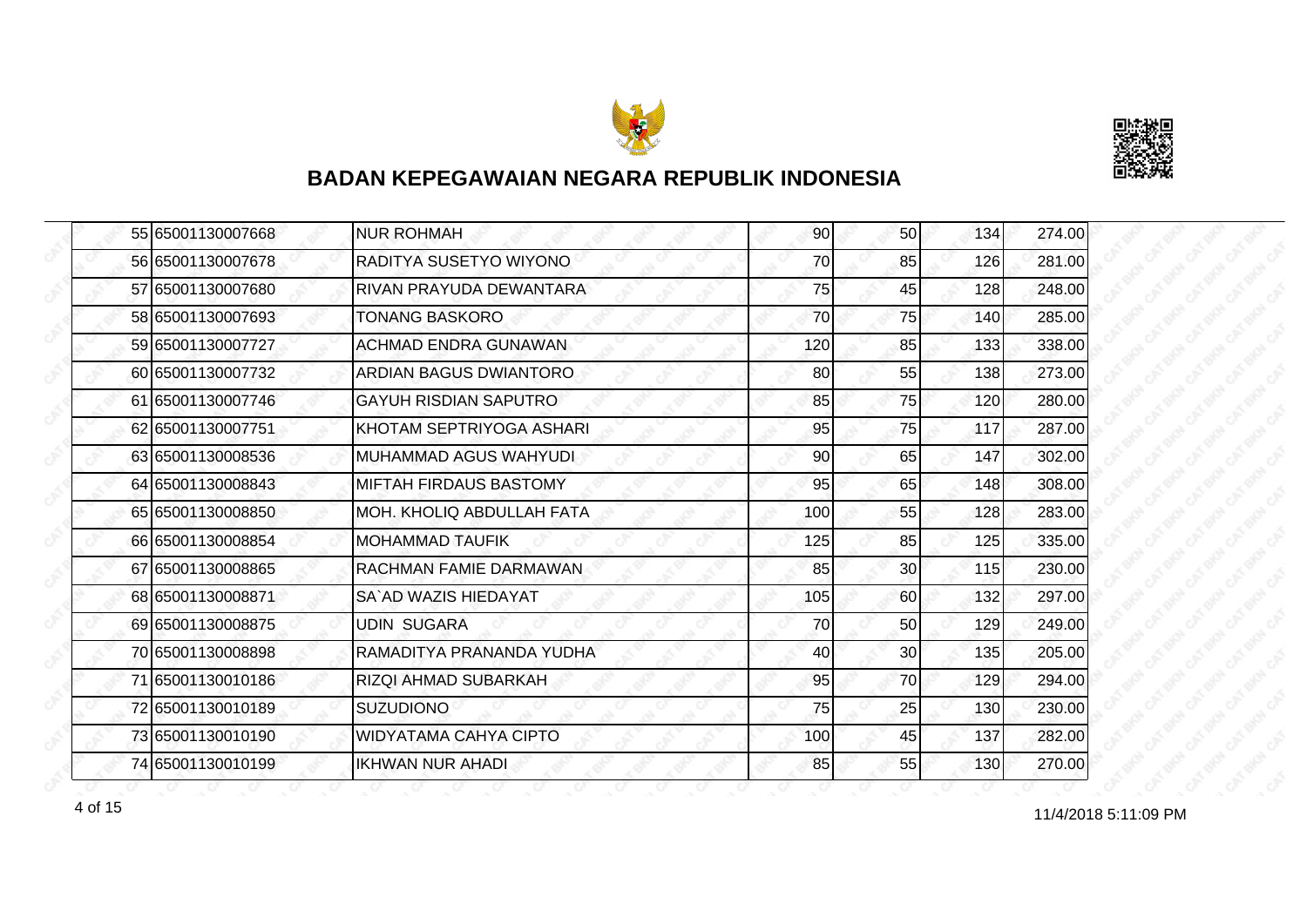



|  | 75 65001130011725 | ANDIKA MARDI ADMAJA          | 80  | 65              | 129 | 274.00 |
|--|-------------------|------------------------------|-----|-----------------|-----|--------|
|  | 76 65001130011739 | <b>BASITH RAHMATULLAH</b>    | 100 | 50 <sup>1</sup> | 141 | 291.00 |
|  | 77 65001130011748 | EKO NURROHMAN DIANSAH        | 115 | 115             | 130 | 360.00 |
|  | 78 65001130011795 | <b>FUAD AFRIYANDI</b>        | 85  | 65              | 129 | 279.00 |
|  | 79 65001130011806 | <b>GALIH BEKTI KURNIAWAN</b> | 65  | 65              | 123 | 253.00 |
|  | 80 65001130011838 | ANGGRIAWAN FAUZI             | 80  | 80              | 114 | 274.00 |
|  | 81 65001130011850 | <b>BAYU EKO WIDODO</b>       | 65  | 65              | 139 | 269.00 |
|  | 82 65001130011851 | <b>GANANG IHSAN NUGROHO</b>  | 85  | 60              | 133 | 278.00 |
|  | 83 65001130011857 | <b>EKO SEPTIAWAN</b>         | 65  | 65              | 139 | 269.00 |
|  | 84 65001130011877 | <b>MOCH SOLEH</b>            | 95  | 55              | 135 | 285.00 |
|  | 85 65001130011881 | <b>MOCHAMAD FADZOLI</b>      | 55  | 85              | 117 | 257.00 |
|  | 86 65001130011888 | MOCHAMMAD ARSYAD             | 100 | 75              | 112 | 287.00 |
|  | 87 65001130012016 | <b>VIDDO CHRISDIAN</b>       | 85  | 55              | 132 | 272.00 |
|  | 88 65001130012160 | <b>WIRATAMA DARMAWAN</b>     | 100 | 100             | 137 | 337.00 |
|  | 89 65001130012471 | DEVAGA BETAYOKA              | 90  | 95              | 133 | 318.00 |
|  | 90 65001130012479 | <b>FARIS FAHRUR RIJAL</b>    | 65  | 70              | 137 | 272.00 |
|  | 91 65001130012497 | LUKEN ARVIAN ARY SADEWO      | 85  | 65              | 138 | 288.00 |
|  | 92 65001130012504 | MOCHAMAD WILDASYAFI          | 90  | 55              | 119 | 264.00 |
|  | 93 65001130012513 | RACHMAD DICKY NURKHALIK      | 75  | 75              | 133 | 283.00 |
|  | 94 65001130012517 | RACHMAD JAYA SAPUTRA         | 110 | 90 <sub>l</sub> | 125 | 325.00 |

for the set of 15 of 15 of 15 of 15 of 15 of 11/4/2018 5:11:09 PM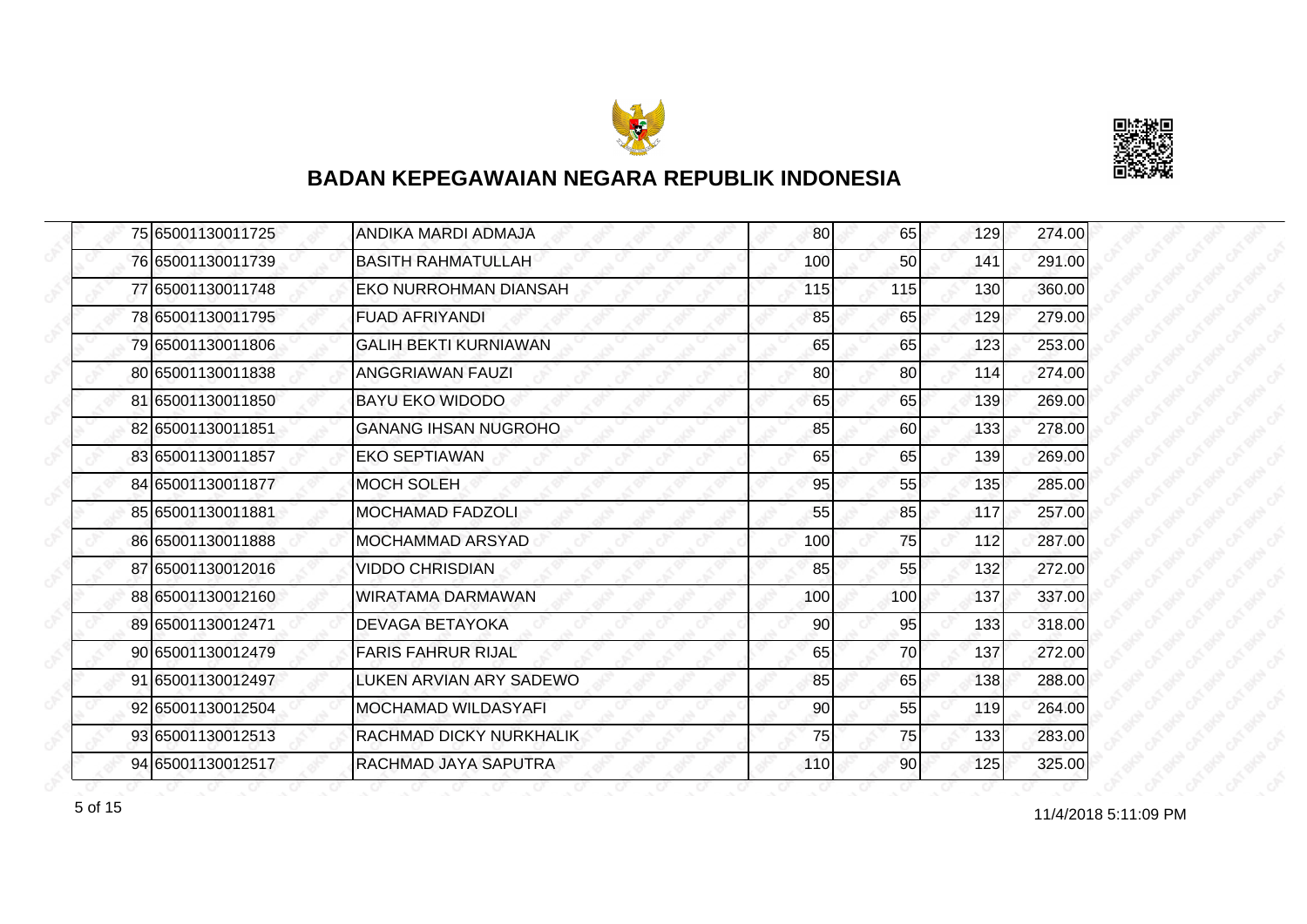



|  | 95 65001130012521  | RADHIKA GALA JATERA           | 100 | <b>70</b>       | 138 | 308.00 |
|--|--------------------|-------------------------------|-----|-----------------|-----|--------|
|  | 96 65001130013147  | AANG PRIYATNA                 | 105 | 90              | 128 | 323.00 |
|  | 97 65001130013157  | ANDI ARIF SETIAWAN            | 80  | 45              | 116 | 241.00 |
|  | 98 65001130013163  | DADUK PRANATA BUDIARTA        | 95  | 95              | 131 | 321.00 |
|  | 99 65001130013168  | ARDIANSYAH ROHMAN             | 75  | 100             | 137 | 312.00 |
|  | 100 65001130013219 | <b>HENDRA ANDRIYANTO</b>      | 65  | 55              | 133 | 253.00 |
|  | 101 65001130013226 | <b>IBNU MUANAS</b>            | 80  | 70              | 124 | 274.00 |
|  | 102165001130013240 | MUHAMMAD ITSNAN AFIFI         | 105 | 90              | 128 | 323.00 |
|  | 103 65001130013243 | MUHAMMAD NADIR                | 65  | 55              | 102 | 222.00 |
|  | 104 65001130013280 | RIDHO AGUNG NUR RIAN          | 100 | 90 <sub>l</sub> | 108 | 298.00 |
|  | 105 65001130013284 | <b>RIFKY ARDIANSYAH</b>       | 75  | 55              | 113 | 243.00 |
|  | 106 65001130013338 | <b>RIZKY SURYANSYA</b>        | 70  | 90              | 114 | 274.00 |
|  | 107 65001130013346 | <b>SAMSUL HIDAYAT</b>         | 75  | 50              | 114 | 239.00 |
|  | 108 65001130013363 | SILVAYUDHI FITRIANA RAKHMAD   | 60  | 45              | 119 | 224.00 |
|  | 109 65001130013490 | NADHIF DWI SAPUTRA            | 85  | 100             | 147 | 332.00 |
|  | 110 65001130015389 | <b>HENDRA SETIAWAN</b>        | 70  | 60              | 120 | 250.00 |
|  | 111 65001130016128 | <b>HERU BIN ADHI SETIAWAN</b> | 70  | 65              | 140 | 275.00 |
|  | 112 65001130016140 | <b>JOHAN TRIDARTA</b>         | 65  | 70              | 135 | 270.00 |
|  | 113 65001130016205 | ROMA TEGUH SATRIAWAN          | 100 | 115             | 121 | 336.00 |
|  | 114 65001130016212 | <b>SUGENG SETIAWAN</b>        | 105 | 110             | 140 | 355.00 |

11/4/2018 5:11:09 PM 6 of 15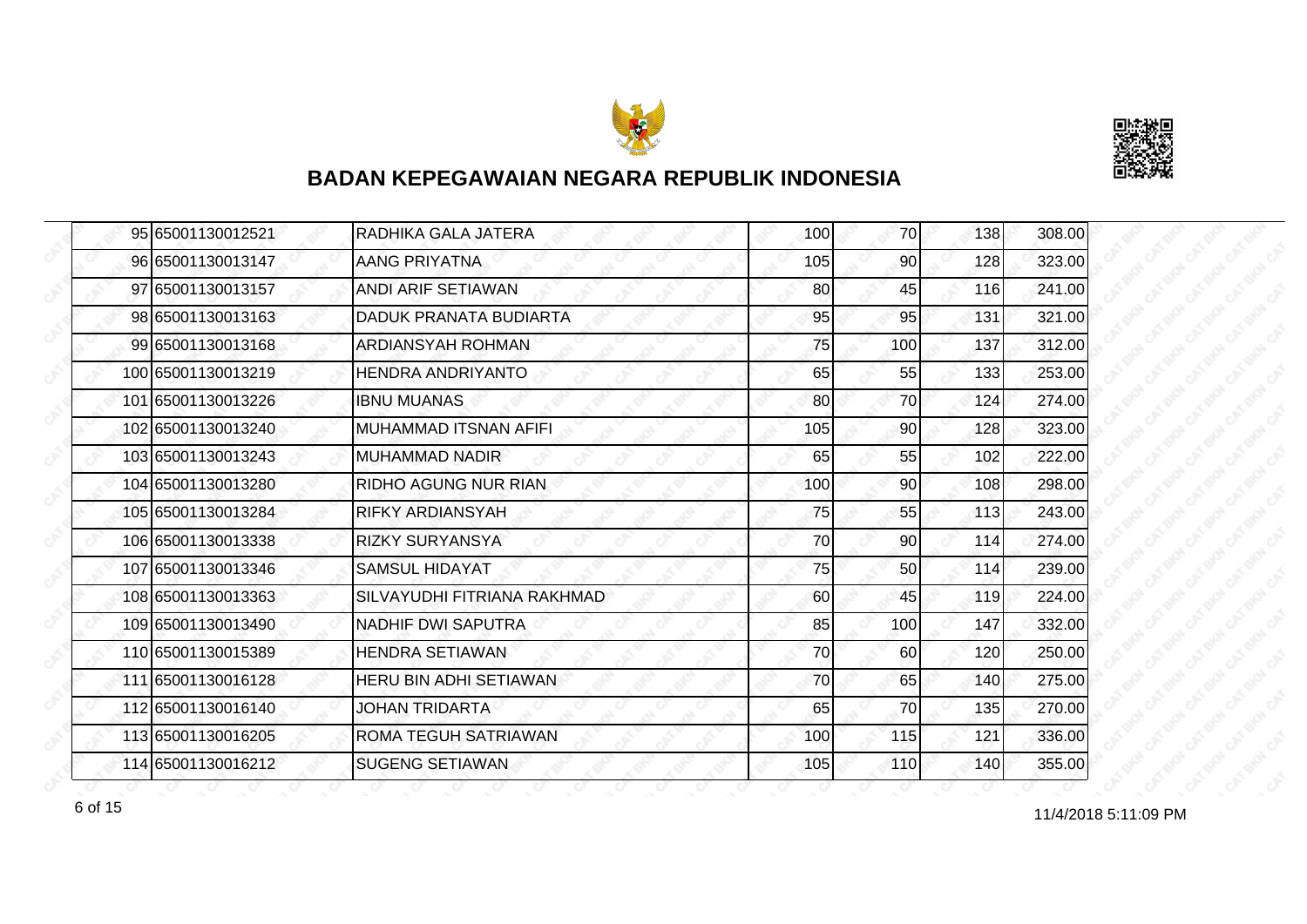



|  | 115 65001130016240 | YUDI INDRA LESMANA           | 110 | 70              | 122 | 302.00 |
|--|--------------------|------------------------------|-----|-----------------|-----|--------|
|  | 116 65001130016255 | <b>DANNI IRAWAN</b>          | 115 | 95              | 124 | 334.00 |
|  | 117 65001130016288 | <b>DIDI SUPRIADI</b>         | 90  | 25              | 141 | 256.00 |
|  | 118 65001130016321 | YOGA INDRA PERMANA           | 100 | 80 <sup>1</sup> | 143 | 323.00 |
|  | 119 65001130016327 | <b>EKO SETIAWAN</b>          | 100 | 95              | 142 | 337.00 |
|  | 120 65001130016330 | ROBBY MEGA KURNIAWAN         | 70  | 95              | 123 | 288.00 |
|  | 121 65001130016341 | <b>FABIAN PASADENA</b>       | 60  | 90 <sup>1</sup> | 137 | 287.00 |
|  | 122 65001130016344 | <b>EKO SUSANTO</b>           | 90  | 80              | 146 | 316.00 |
|  | 123 65001130017570 | <b>ARI ASHARI</b>            | 105 | 75              | 139 | 319.00 |
|  | 124 65001130017576 | <b>HAFIT ARIFIANDI</b>       | 60  | <b>110</b>      | 133 | 303.00 |
|  | 125 65001130017578 | <b>HERDIAN WAHYU WIDODO</b>  | 115 | 80              | 135 | 330.00 |
|  | 126 65001130017587 | IMOH. ASIF MAKSUM KURNIAWAN  | 120 | 100             | 123 | 343.00 |
|  | 127165001130017604 | <b>RESA SUBHAN EFFENDY</b>   | 100 | 85              | 135 | 320.00 |
|  | 128 65001130017606 | <b>RIKO ANGGARA</b>          | 100 | 115             | 132 | 347.00 |
|  | 129 65001130017623 | <b>MAS RAHMAT</b>            | 70  | 50              | 139 | 259.00 |
|  | 130 65001130017637 | ABDULLAH HARIS HANIF ASHAR   | 70  | 95              | 136 | 301.00 |
|  | 131 65001130017640 | <b>ARDYAN PRATAMA</b>        | 80  | 75              | 117 | 272.00 |
|  | 132 65001130017642 | <b>BINTAR LUBIS BAHRUDIN</b> | 70  | 65              | 117 | 252.00 |
|  | 133 65001130017644 | DIDIET RESTU HERYANTO        | 80  | 45              | 119 | 244.00 |
|  | 134 65001130017646 | <b>EKO HARIYONO</b>          | 75  | 55              | 133 | 263.00 |

11/4/2018 5:11:09 PM 7 of 15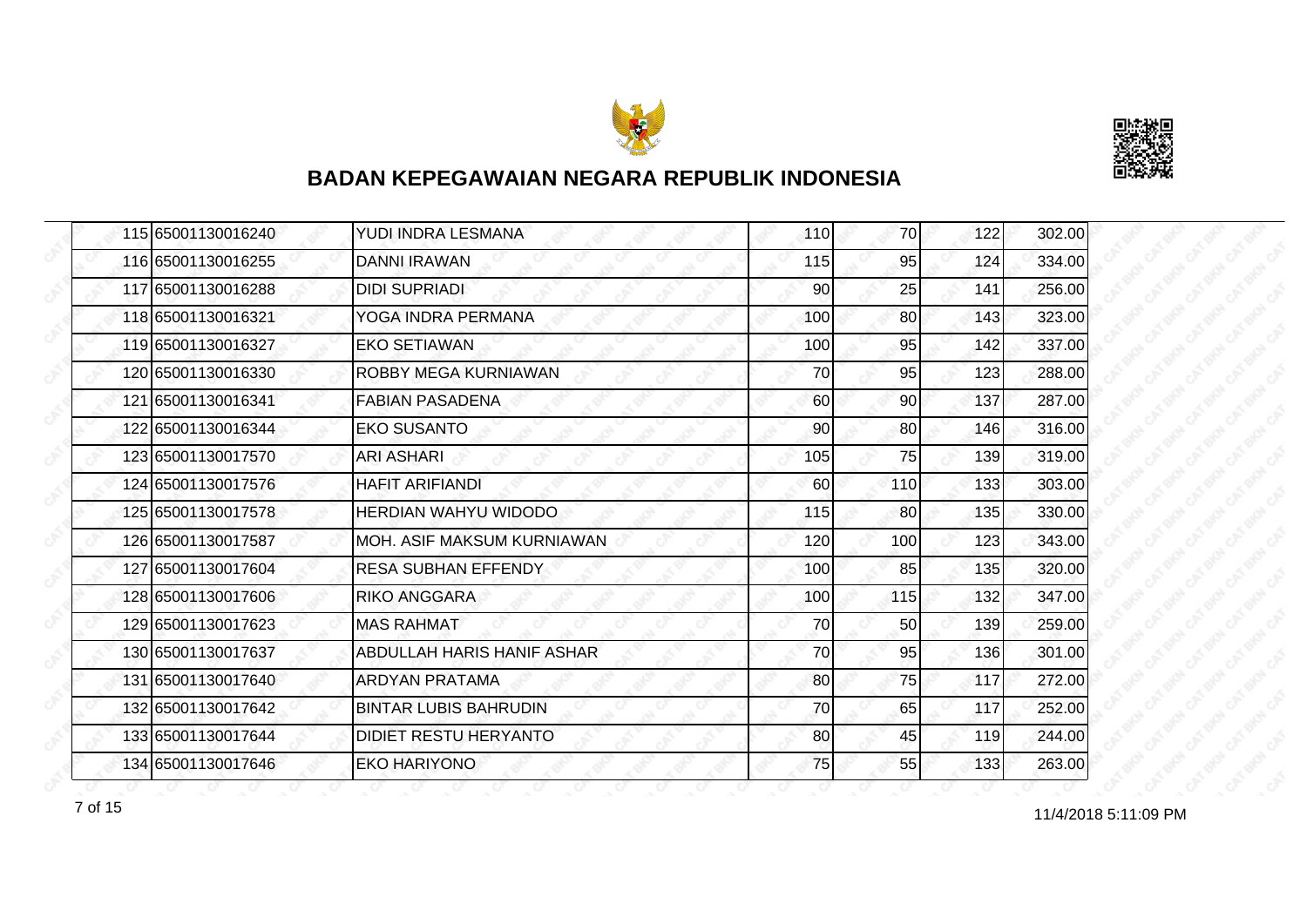



|  | 135 65001130017657 | <b>ERWAN SEPTIYONO</b>           | 80  | 85  | 147 | 312.00 |
|--|--------------------|----------------------------------|-----|-----|-----|--------|
|  | 136 65001130017794 | <b>AKUR TRISAKTI</b>             | 80  | 35  | 123 | 238.00 |
|  | 137 65001130018466 | <b>IQBAL AFIF AMRULLAH</b>       | 85  | 65  | 129 | 279.00 |
|  | 138 65001130018468 | <b>FUAD MUTTAQIN</b>             | 85  | 60  | 145 | 290.00 |
|  | 139 65001130018470 | <b>AKHMAD SYAKIR</b>             | 95  | 85  | 138 | 318.00 |
|  | 140 65001230000369 | DIAH KARTINI RENNY INTAN PERMANA | 85  | 65  | 137 | 287.00 |
|  | 141 65001230000472 | IKA KURNIA MANDASARI             | 95  | 75  | 136 | 306.00 |
|  | 142 65001230001666 | ERAWATI AYU FATMALA              | 75  | 80  | 123 | 278.00 |
|  | 143 65001230001803 | <b>NUR AIDA AMBARI</b>           | 100 | 70  | 131 | 301.00 |
|  | 144 65001230002050 | ZUNI MARDLIYANA, S.PD            | 90  | 70  | 133 | 293.00 |
|  | 145 65001230002103 | YULIA ANDRIANI                   | 60  | 40  | 142 | 242.00 |
|  | 146 65001230002636 | <b>MEGA WAHYU NASTITI</b>        | 70  | 65  | 137 | 272.00 |
|  | 147 65001230002743 | <b>LINDA SUPIYARANI</b>          | 95  | 95  | 130 | 320.00 |
|  | 148 65001230002830 | EMY DWIJAYANTI                   | 90  | 85  | 133 | 308.00 |
|  | 149 65001230003451 | YENI PRASETIYOWATI               | 95  | 40  | 131 | 266.00 |
|  | 150 65001230003834 | <b>FARIHATUN NISA</b>            | 65  | 40  | 137 | 242.00 |
|  | 151 65001230003835 | <b>FITRI CHOIRU SANTI</b>        | 95  | 105 | 140 | 340.00 |
|  | 152 65001230003849 | SENSISKA NUR AF'IDAH             | 80  | 65  | 117 | 262.00 |
|  | 153 65001230003852 | <b>SEVI DWI RATNASARI</b>        | 95  | 115 | 133 | 343.00 |
|  | 154 65001230003855 | SINDA OCTIN ARYATI               | 65  | 45  | 131 | 241.00 |

11/4/2018 5:11:09 PM 8 of 15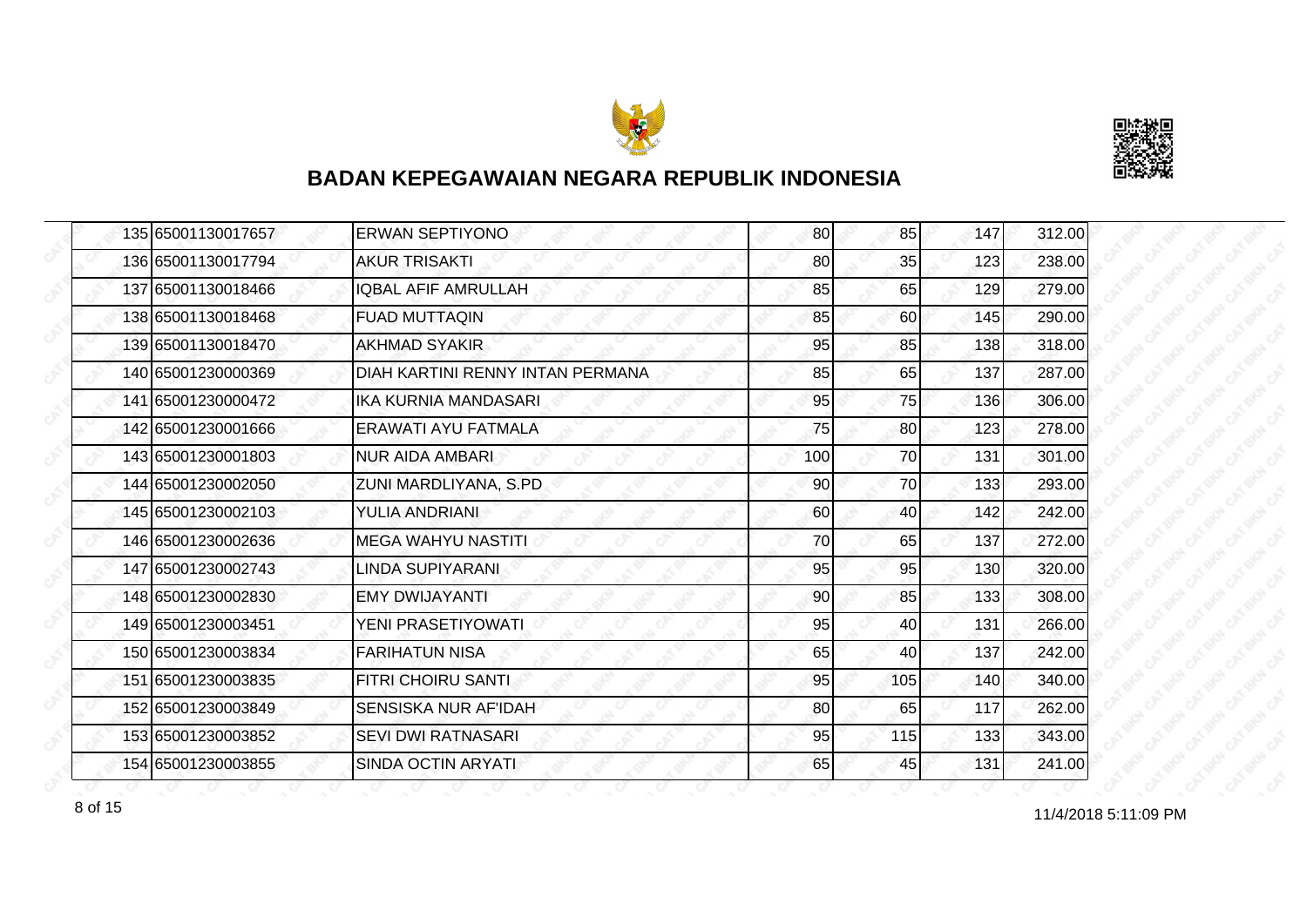



|  | 155 65001230003888 | <b>ARUM KUSUMA SARI</b>      | 75  | 90 <sup>1</sup> | 123 | 288.00 |
|--|--------------------|------------------------------|-----|-----------------|-----|--------|
|  | 156 65001230003894 | RISSANDA YUNIDA MIHARGANDINI | 65  | 65              | 123 | 253.00 |
|  | 157 65001230003897 | <b>SUNU EKAWATI</b>          | 85  | 45              | 123 | 253.00 |
|  | 158 65001230005235 | <b>AINUN NI'MAH</b>          | 75  | 85              | 123 | 283.00 |
|  | 159 65001230005241 | <b>BEKTI TRIANI</b>          | 65  | 90 <sub>0</sub> | 130 | 285.00 |
|  | 160 65001230005254 | DIAN ANGGRAENI NOVITYASARI   | 75  | 45              | 139 | 259.00 |
|  | 161 65001230005260 | ELYKA ERMA SHANTI, S.PD      | 95  | 95              | 127 | 317.00 |
|  | 162 65001230005274 | LULUK MUFIDAH                | 90  | 65              | 134 | 289.00 |
|  | 163 65001230005291 | <b>MURSIATI</b>              | 95  | 70              | 128 | 293.00 |
|  | 164 65001230005295 | PIPIT FITRIANI               | 90  | 85              | 142 | 317.00 |
|  | 165 65001230005301 | <b>SUCI LESTARI</b>          | 85  | 105             | 147 | 337.00 |
|  | 166 65001230005304 | PUSPA KARTIKA SARI           | 60  | 85              | 140 | 285.00 |
|  | 167 65001230005321 | <b>SITI UMI KHASANAH</b>     | 85  | 55              | 135 | 275.00 |
|  | 168 65001230005326 | ZENY DWI MARTHA HARIYANTI    | 75  | 65              | 134 | 274.00 |
|  | 169 65001230005352 | KIRANA ARTA ADE MAWARNI      | 120 | 80              | 124 | 324.00 |
|  | 170 65001230005369 | <b>SRI UTAMI</b>             | 85  | 65              | 124 | 274.00 |
|  | 171 65001230005375 | UMU JAHIDYAH                 | 45  | 70              | 120 | 235.00 |
|  | 172 65001230005625 | <b>NUR AZIZAH</b>            | 70  | 70              | 133 | 273.00 |
|  | 173 65001230006833 | AGUSTIYA HANDAYANI           | 125 | 65              | 142 | 332.00 |
|  | 174 65001230006855 | <b>DUWI KURNIAWATI</b>       | 90  | 55              | 135 | 280.00 |

11/4/2018 5:11:09 PM 9 of 15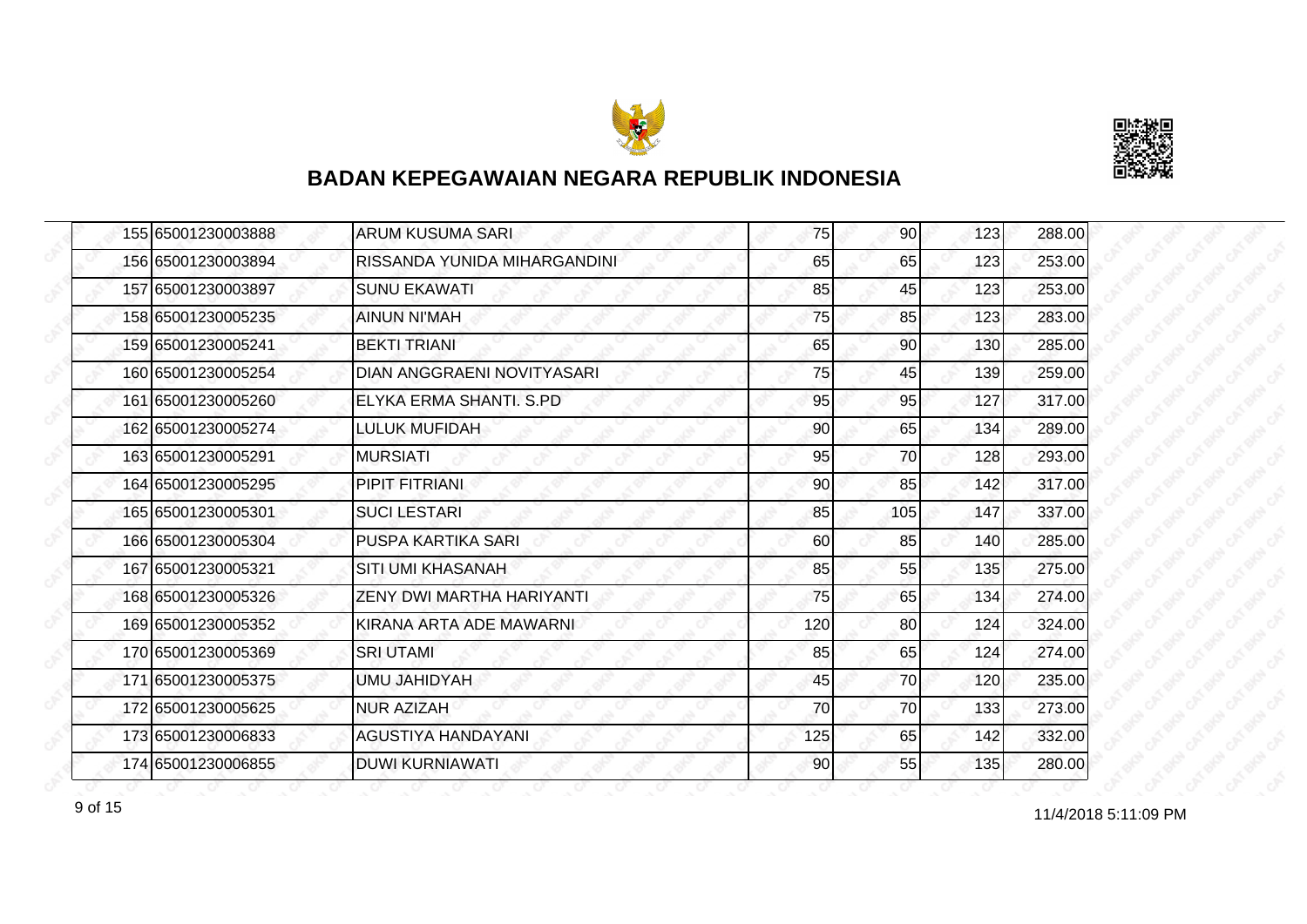



|  | 175 65001230007101 | <b>JAZILATUL RAKHMAH</b>       | 75  | 80  | 136 | 291.00 |
|--|--------------------|--------------------------------|-----|-----|-----|--------|
|  | 176 65001230007124 | SITI NUR AZIZAH, S.Pd          | 70  | 45  | 124 | 239.00 |
|  | 177 65001230008590 | <b>AGUSTIN AYU NINGRUM</b>     | 75  | 55  | 132 | 262.00 |
|  | 178 65001230010991 | <b>DIAH WIKA ADIKINANTI</b>    | 95  | 60  | 144 | 299.00 |
|  | 179 65001230011004 | DEVI KARTIKA DIAN PERMATA SARI | 45  | 80  | 103 | 228.00 |
|  | 180 65001230011050 | AFRILIA KUMALA ZENDHY          | 115 | 55  | 129 | 299.00 |
|  | 181 65001230011444 | <b>ALFIATUS SOLIKHAH</b>       | 110 | 100 | 133 | 343.00 |
|  | 182 65001230011483 | <b>ULYA SHOFFA HANA</b>        | 100 | 85  | 130 | 315.00 |
|  | 183 65001230011934 | ARI ANA SIREGAR                | 45  | 40  | 133 | 218.00 |
|  | 184 65001230011951 | DIAN NOVI HIDAYAT              | 50  | 80  | 131 | 261.00 |
|  | 185 65001230011957 | <b>DITA AGUSTIYANA</b>         | 90  | 55  | 116 | 261.00 |
|  | 186 65001230011994 | TIMORIDA MALIANI HAKIM         | 90  | 50  | 134 | 274.00 |
|  | 187 65001230011998 | VANNY GHITA RISTIKASARI        | 95  | 75  | 121 | 291.00 |
|  | 188 65001230012084 | AFRINKA HANDITA PUSPITASARI    | 70  | 85  | 137 | 292.00 |
|  | 189 65001230012091 | <b>IRMA FITRIANA</b>           | 115 | 95  | 117 | 327.00 |
|  | 190 65001230012097 | LULUK HARDIYANTI               | 80  | 50  | 118 | 248.00 |
|  | 191 65001230012229 | <b>AULIA CHAQIQI</b>           | 95  | 50  | 119 | 264.00 |
|  | 192 65001230012233 | DIAH ANITA WULANDARI           | 65  | 45  | 123 | 233.00 |
|  | 193 65001230012235 | <b>DUWI ARISTA ISMAWATI</b>    | 75  | 80  | 133 | 288.00 |
|  | 194 65001230012237 | ERIANA DWI WAHYUNINGSIH        | 95  | 55  | 133 | 283.00 |

11/4/2018 5:11:09 PM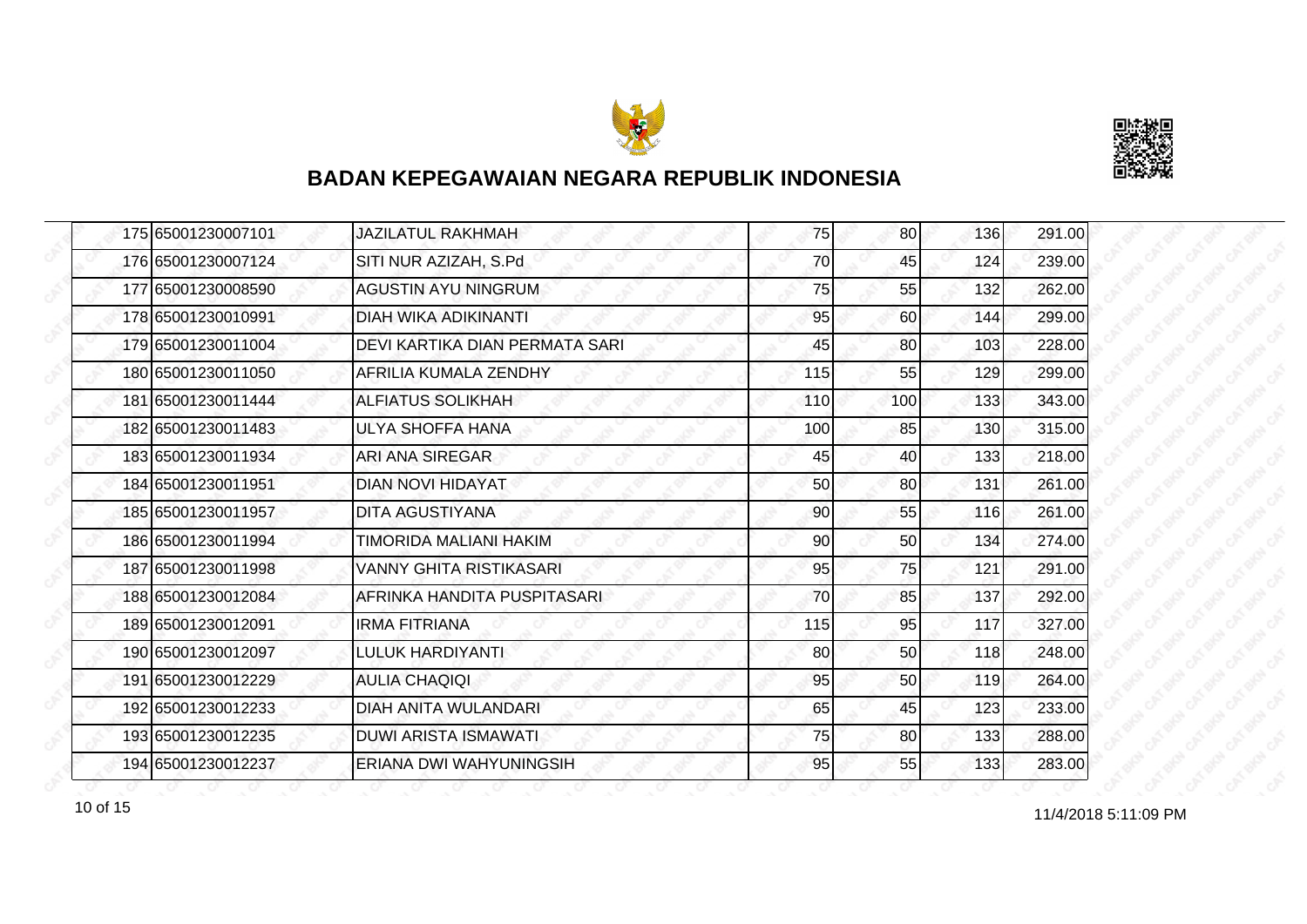



|  | 195 65001230012242 | <b>IRENA NADYA NOVINDA</b>     | 75  | 75              | 120 | 270.00 |
|--|--------------------|--------------------------------|-----|-----------------|-----|--------|
|  | 196 65001230012245 | LULUK WIBAWA                   | 100 | 55              | 137 | 292.00 |
|  | 197 65001230012281 | <b>MERY OFAN YUWANTI</b>       | 75  | 75              | 129 | 279.00 |
|  | 198 65001230012283 | NORISTA MARLIANA DEWI          | 110 | 90 <sub>l</sub> | 138 | 338.00 |
|  | 199 65001230012294 | NURISNA DWI MA' RUFAH          | 45  | 45              | 121 | 211.00 |
|  | 200 65001230012317 | <b>SUKRUN NI'MAH</b>           | 85  | 70              | 136 | 291.00 |
|  | 201 65001230012326 | <b>WARDIA</b>                  | 40  | 30 <sup>1</sup> | 109 | 179.00 |
|  | 202 65001230012335 | WHISMA AYU DELIMA SARI         | 75  | 55              | 134 | 264.00 |
|  | 203165001230012339 | YUNI NOVITASARI                | 95  | 100             | 130 | 325.00 |
|  | 204 65001230012436 | RR. PUSPITANINGDYAH PRABANTARI | 130 | 115             | 138 | 383.00 |
|  | 205 65001230014006 | <b>ITBA'ATUR RACHMAH</b>       | 70  | 50              | 139 | 259.00 |
|  | 206165001230014014 | <b>MARTA AINUL FITRI.M.</b>    | 100 | 80              | 137 | 317.00 |
|  | 207 65001230014040 | <b>NIKEN DWI NINGTIAS</b>      | 90  | 90              | 120 | 300.00 |
|  | 208 65001230014044 | IPUTRI WAHYUNINGRUM            | 95  | 35              | 126 | 256.00 |
|  | 209 65001230014051 | RIFA`ATUL NUR HASANAH          | 100 | 100             | 139 | 339.00 |
|  | 210 65001230014056 | RINA TIYA LESTARI              | 80  | 50              | 122 | 252.00 |
|  | 211 65001230014064 | TRI MUKHSINATUL AINI           | 90  | 85              | 116 | 291.00 |
|  | 212 65001230014072 | <b>WIDYA DIAN BESTARI</b>      | 115 | 110             | 149 | 374.00 |
|  | 213 65001230014076 | <b>WINDA NINTYAS YUSUF</b>     | 60  | 65              | 128 | 253.00 |
|  | 214 65001230014082 | YULANDA ELIS MEYANA            | 115 | 80              | 117 | 312.00 |

11 of 15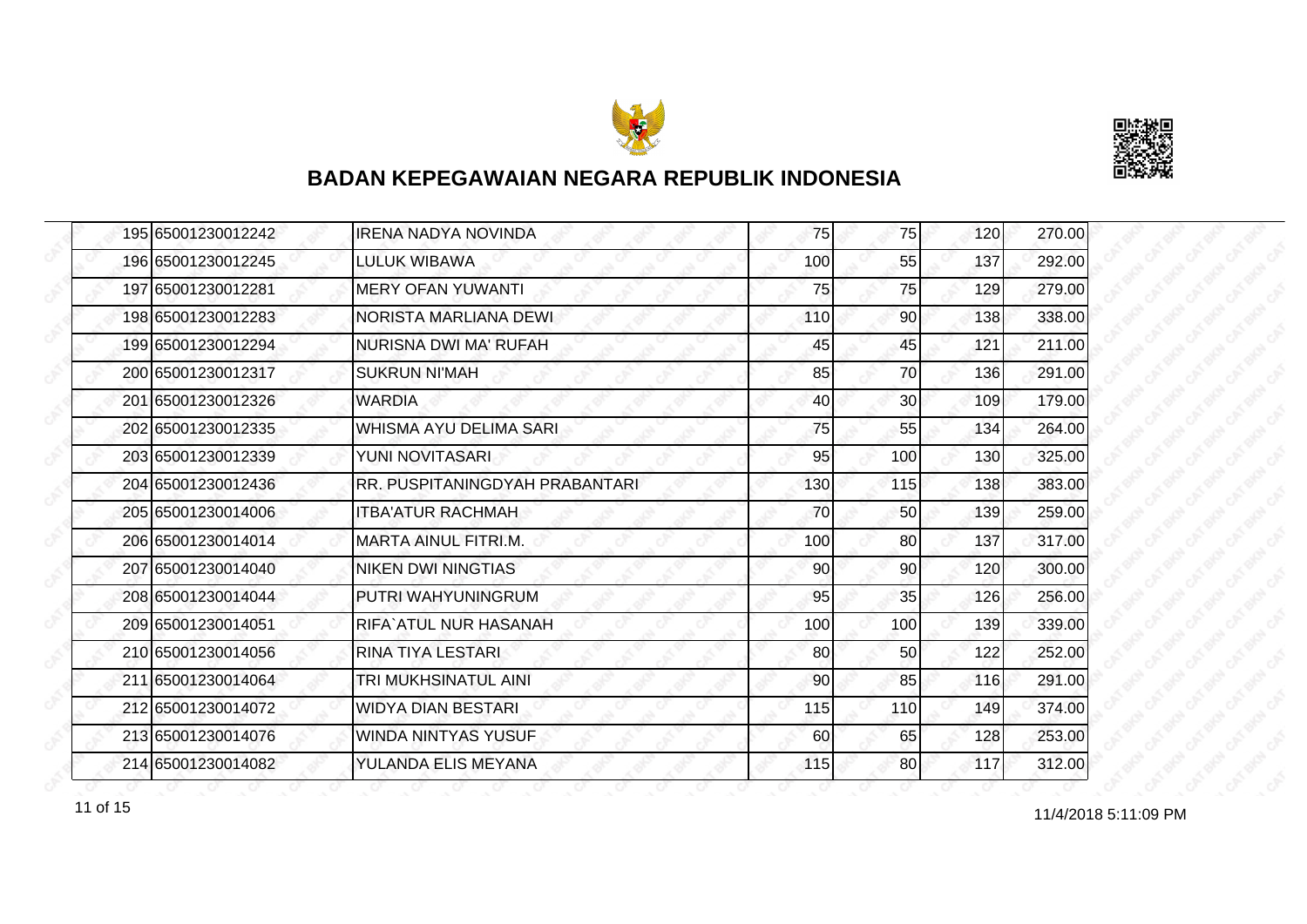



|  | 215 65001230014119 | <b>RESTI RAHAYU</b>               | 95  | 105 | 133 | 333.00 |
|--|--------------------|-----------------------------------|-----|-----|-----|--------|
|  | 216 65001230016077 | <b>ANANDIA RAHAYU</b>             | 70  | 110 | 135 | 315.00 |
|  | 217165001230016181 | RORO AJENG ANINDYO RAHAYU         | 95  | 80  | 129 | 304.00 |
|  | 218 65001230016191 | EFI TRI JAYANTI                   | 70  | 95  | 136 | 301.00 |
|  | 219 65001230016194 | ERNEST NARDIAN PRASETYANINGTYAS   | 100 | 85  | 128 | 313.00 |
|  | 220165001230016198 | IMAULINA TITIS AYU RESPATI        | 65  | 55  | 112 | 232.00 |
|  | 221 65001230016200 | <b>RISA AKSARI DEWI</b>           | 65  | 60  | 127 | 252.00 |
|  | 222 65001230018472 | APRILIA SISKA RAHMADANI           | 75  | 85  | 137 | 297.00 |
|  | 223165001230018608 | DIAN RIZKI UTAMI                  | 85  | 80  | 116 | 281.00 |
|  | 224 65001230018617 | IFA FAUZIAH PERMATASARI           | 55  | 70  | 133 | 258.00 |
|  | 225 65001230018628 | <b>IGA ALFAROSI</b>               | 90  | 90  | 133 | 313.00 |
|  | 226165001230018677 | <b>HIDAYATUL ILMIH</b>            | 65  | 55  | 142 | 262.00 |
|  | 227 65001230018687 | <b>IIS PURWANTI NUR KHIFDIYAH</b> | 80  | 85  | 124 | 289.00 |
|  | 228 65001230018830 | NUR ALFI TRI MAWARSARI            | 65  | 90  | 129 | 284.00 |
|  | 229165001230018865 | <b>PUTRI DWI SAFITRI</b>          | 75  | 80  | 120 | 275.00 |
|  | 230 65001230018873 | <b>SHELY ULYFAH</b>               | 135 | 55  | 135 | 325.00 |
|  | 231 65001230018880 | SISKA DEWI MULIA MEGASURYA        | 75  | 65  | 145 | 285.00 |
|  | 232165001230018888 | UMIATI SYAFRIAH                   | 70  | 65  | 134 | 269.00 |
|  | 233 65001230019246 | <b>AYU SEPTIANAWATI</b>           | 100 | 90  | 135 | 325.00 |
|  | 234 65001230019674 | <b>CITA ALFIANINGRUM</b>          | 85  | 105 | 128 | 318.00 |

12 of 15<br>11/4/2018 5:11:09 PM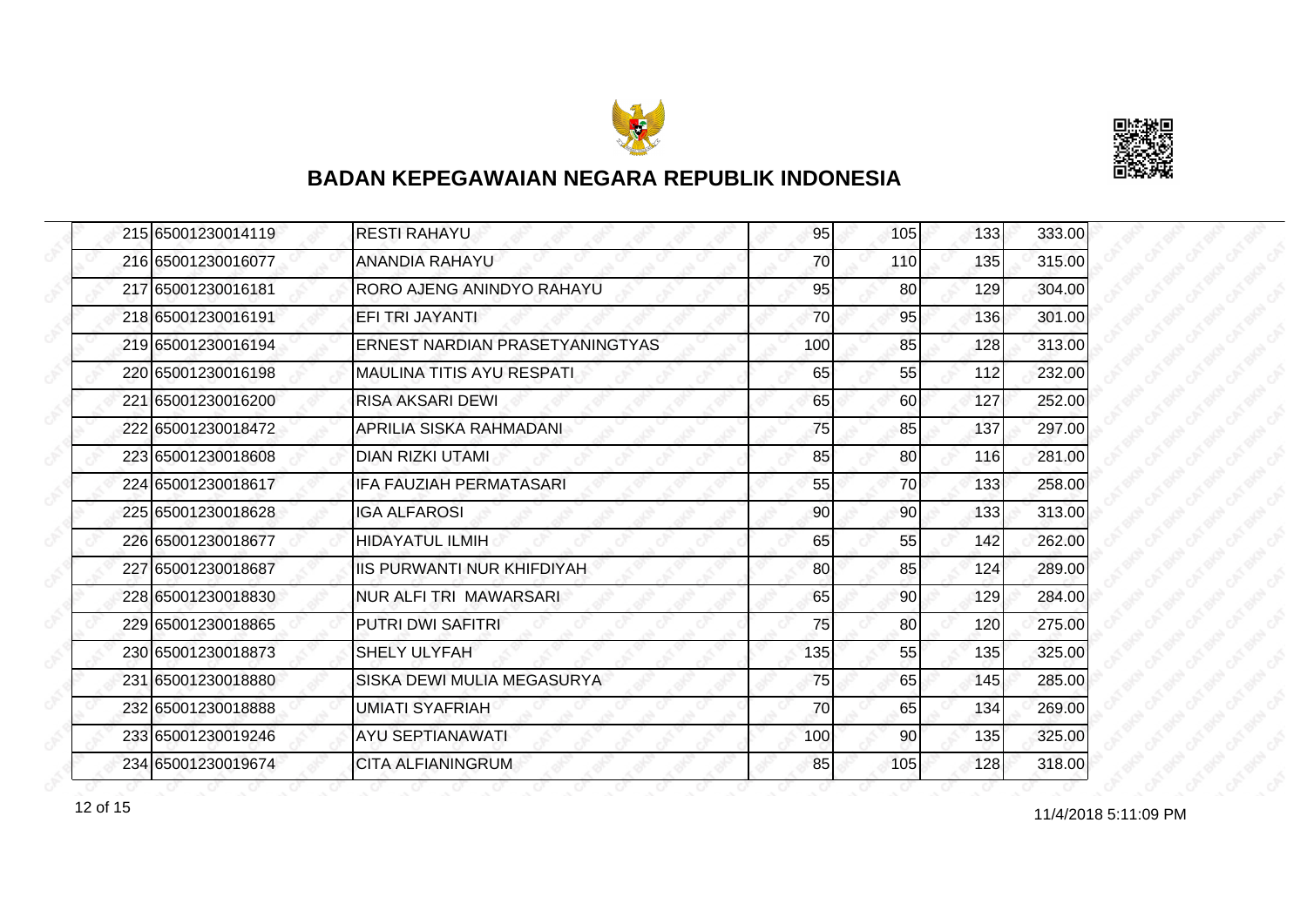



|  | 235 65001230019682 | DA`WATUL KHOIROH          | 85  | 65 | 130 | 280.00 |
|--|--------------------|---------------------------|-----|----|-----|--------|
|  | 236 65001230019685 | <b>DESI PUTRIANA DEWI</b> | 85  | 85 | 127 | 297.00 |
|  | 237 65001230019696 | FARADITA ARDINA CAHYA     | 70  | 70 | 138 | 278.00 |
|  | 238 65001230019710 | <b>FERI IMA SUSANTI</b>   | 80  | 65 | 142 | 287.00 |
|  | 239 65001230019717 | <b>FINNE ARROYAN</b>      | 60  | 55 | 134 | 249.00 |
|  | 240 65001230019719 | <b>ISTI MULYANI</b>       | 120 | 85 | 131 | 336.00 |
|  | 241 65001230019724 | <b>ITA APRILIA</b>        | 55  | 70 | 143 | 268.00 |
|  | 242 65001230019754 | <b>NUR MALASARI</b>       | 70  | 45 | 146 | 261.00 |
|  | 243 65001230020575 | ANIS NOVA LINDA           | 65  | 70 | 120 | 255.00 |
|  | 244 65001230020599 | <b>DINI NUR JANNAH</b>    | 90  | 70 | 147 | 307.00 |
|  | 245 65001230020603 | <b>DWI SULISTYOWATI</b>   | 60  | 55 | 134 | 249.00 |
|  | 246 65001230020608 | <b>DWI WIDIYASARI</b>     | 65  | 70 | 130 | 265.00 |
|  | 247 65001230020610 | <b>ESA PUSPITA SARI</b>   | 45  | 70 | 132 | 247.00 |
|  | 248 65001230020615 | EVA NURI DAYANTI          | 65  | 55 | 118 | 238.00 |
|  | 249 65001230020622 | FEBITA WULANSARI          | 85  | 70 | 128 | 283.00 |
|  | 250 65001230020627 | FIFIT FITRIANY            | 95  | 65 | 130 | 290.00 |
|  | 251 65001230020646 | <b>HANIK UMAYAH</b>       | 65  | 40 | 105 | 210.00 |
|  | 252 65001230020670 | KARINAPASA AVIRUDINI      | 85  | 95 | 129 | 309.00 |
|  | 253 65001230020721 | <b>NURUL QOLBI</b>        | 90  | 65 | 129 | 284.00 |
|  | 254 65001230020753 | RIKA PURNAMA SARI         | 100 | 55 | 130 | 285.00 |

13 of 15 and 11/4/2018 5:11:09 PM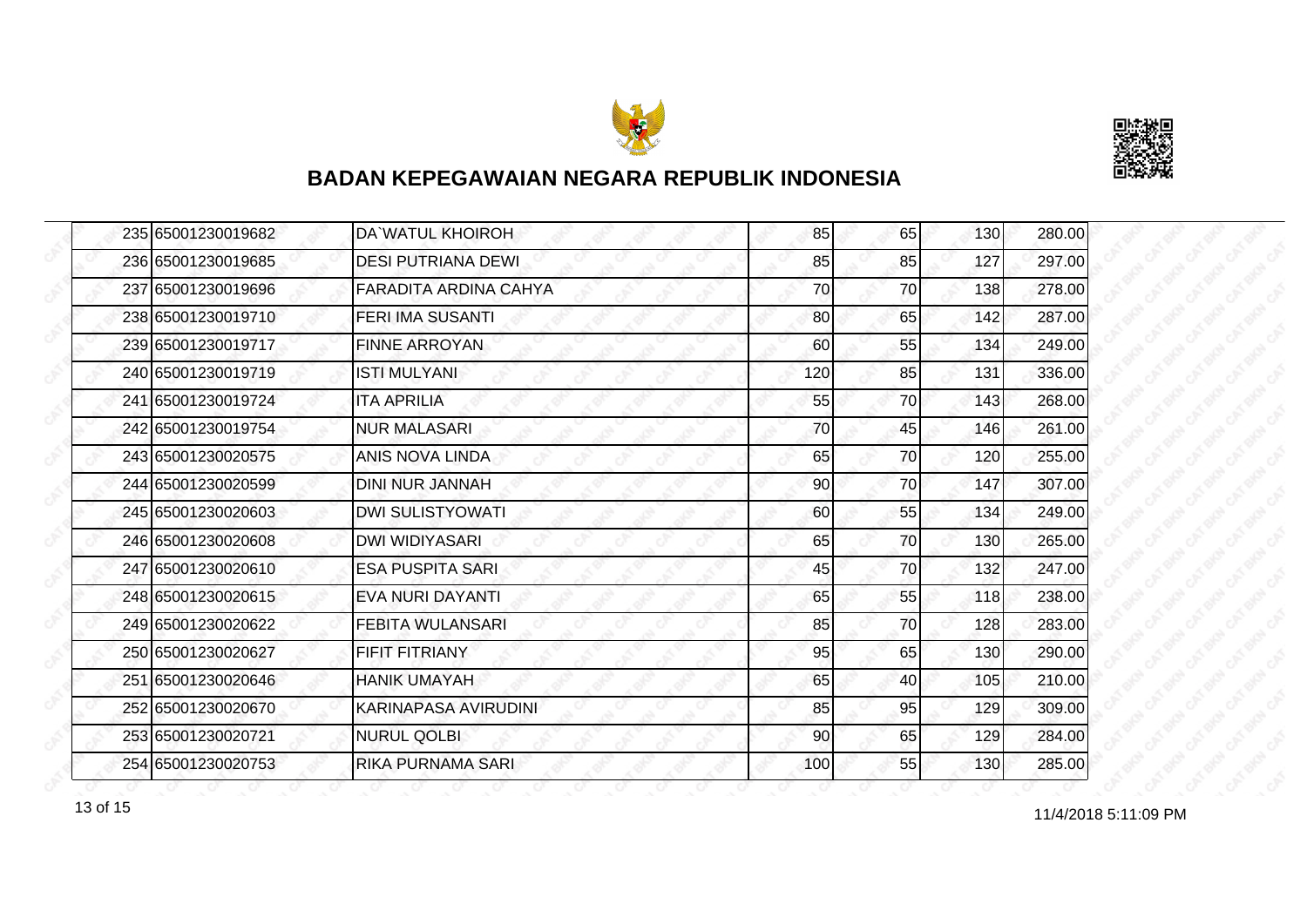



| 255 65001230020760 | <b>RIRIN RISMAWATI</b>       | 90  | 65              | 121 | 276.00 |
|--------------------|------------------------------|-----|-----------------|-----|--------|
| 256 65001230020860 | YUNI APRILIA NUR LESTARI     | 70  | 70              | 141 | 281.00 |
| 257 65001230020954 | <b>RAGILTA SEPTIAN PUTRI</b> | 85  | 75              | 123 | 283.00 |
| 258 65001230023863 | <b>SULISTYAWATI</b>          | 95  | 65              | 144 | 304.00 |
| 259 65001230024934 | <b>MEGA SINTIA ANGGRAENI</b> | 90  | 95              | 122 | 307.00 |
| 260 65001230024936 | <b>NELA PRIHANDINI</b>       | 95  | 100             | 95  | 290.00 |
| 261 65001230024957 | NOVIA CITRA AYU PUTRI AGRA   | 90  | 65              | 128 | 283.00 |
| 262 65001230024973 | <b>RACHMACHWATI</b>          | 105 | 60              | 127 | 292.00 |
| 263 65001230025063 | <b>QURRATU AINI</b>          | 20  | 35              | 133 | 188.00 |
| 264 65001230025075 | <b>PARAMITA UTAMI</b>        | 55  | 50 <sub>l</sub> | 117 | 222.00 |
| 265 65001230025121 | SHOLIKHATUL FITRIYAH         | 55  | 60              | 137 | 252.00 |
| 266 65001230025129 | <b>LIA RUSDIANA</b>          | 85  | 65              | 130 | 280.00 |
| 267 65001230025139 | <b>ERLINA DIANA</b>          | 90  | 55              | 123 | 268.00 |
| 268 65001230025142 | <b>BETI OKVIYANTI</b>        | 95  | 60              | 129 | 284.00 |
| 269 65001230025164 | UTRISA LUFTANIA FURI         | 80  | 115             | 145 | 340.00 |
| 270 65001230025173 | <b>NOVITA INDAH SARI</b>     | 70  | 90              | 134 | 294.00 |
| 271 65001230025185 | HERAWATI TRI ATMAJA          | 65  | 55              | 129 | 249.00 |
| 272 65001230026774 | ANDINA WITANING SARI         | 85  | 100             | 135 | 320.00 |
| 273 65001230026777 | BATRIYANA AYU PUSPITASARI    | 85  | 90              | 129 | 304.00 |
| 274 65001230026784 | IKA NOVYATI BUDILESTARI      | 100 | 100             | 131 | 331.00 |

14 of 15<br>11/4/2018 5:11:09 PM